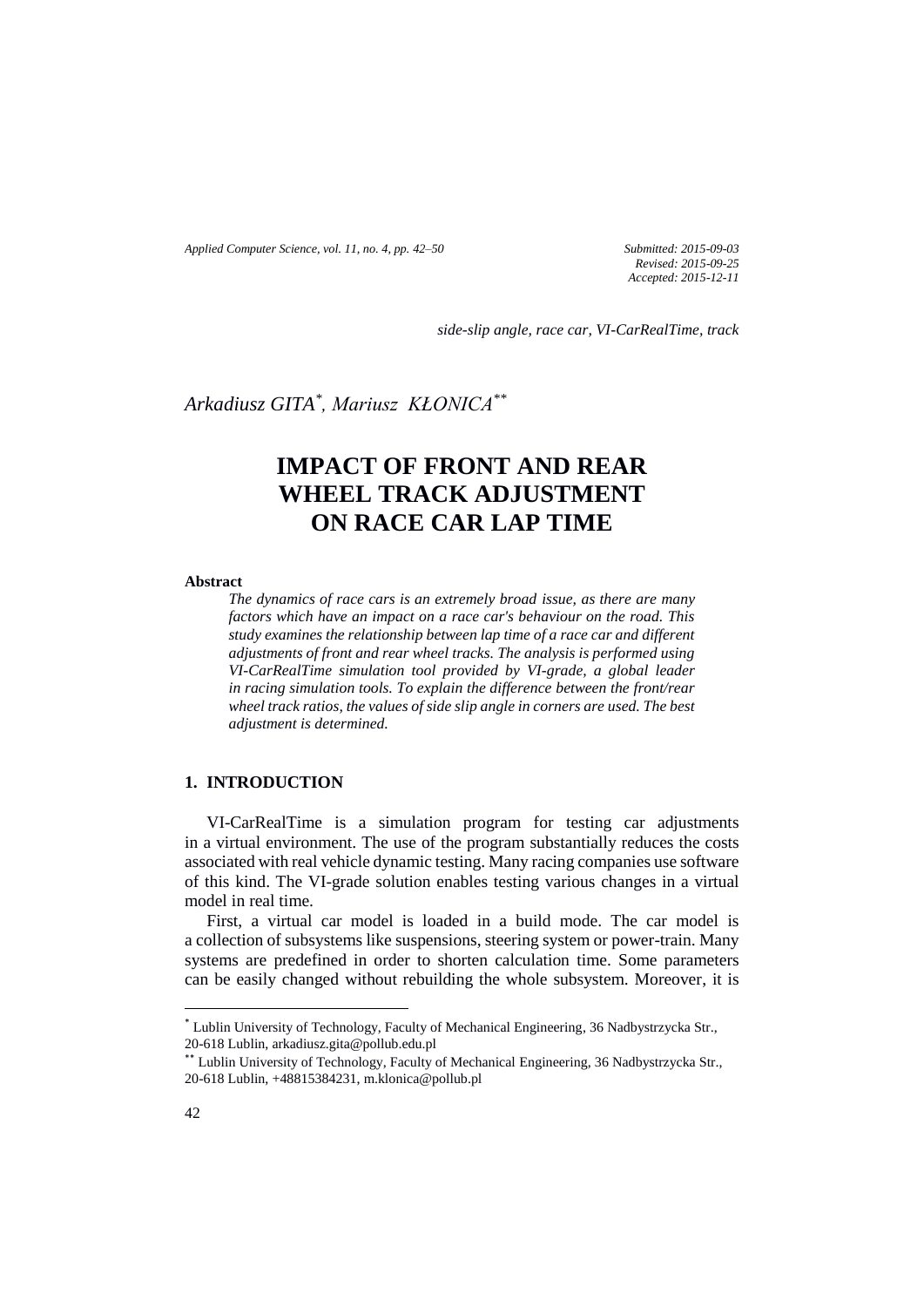possible to design your own subsystems. For example, a complete suspension could be created in VI-Suspension Gen.

After the car model has been loaded, the user selects simulation settings. There are many predefined simulations including checked lap time on a given road or acceleration on a given distance.

The last step involves performing results analysis in a postprocessor. The program generates animation and plots desired for physical values in a time function.

Vehicle dynamics analysis, both in real and virtual models, is based on numerous factors. The best race car must have a good power-train [1] and excellent handling [2]. In order to achieve mechanical advantage, power-train constructors should introduce high-efficiency engines and optimal transmission. Excellent handling can be achieved in two ways. The first one is mechanical grip derived from tire properties [2], car suspension adjustment and mass distribution. In race cars such as a Formula SAE vehicle a double wishbone suspension system is very often used [3]. This kind of suspension has 12 head points, which is important if perfect adjustment is be made [4]. Sometimes a double wishbone suspension with a push or pull rod is applied.

Another method for excellent handling is grip derived from downforce [5]. It could also be computer-modelled by CFD programmes. These programmes are used for testing airflow around the car exterior [6]. Nowadays, downforce is an important element of race car design.

The authors of this study analyse handling derived from different front and rear wheel track adjustments. A better front/rear track ratio implicates better lap time of a race car.

To better understand this topic, some definitions are introduced. The track t is the distance between the wheels on each axle. It is measured in the middle of the wheels. The wheelbase r is the distance between the car's axles.



**Fig. 1. Track and wheelbase measurement [source: own study]**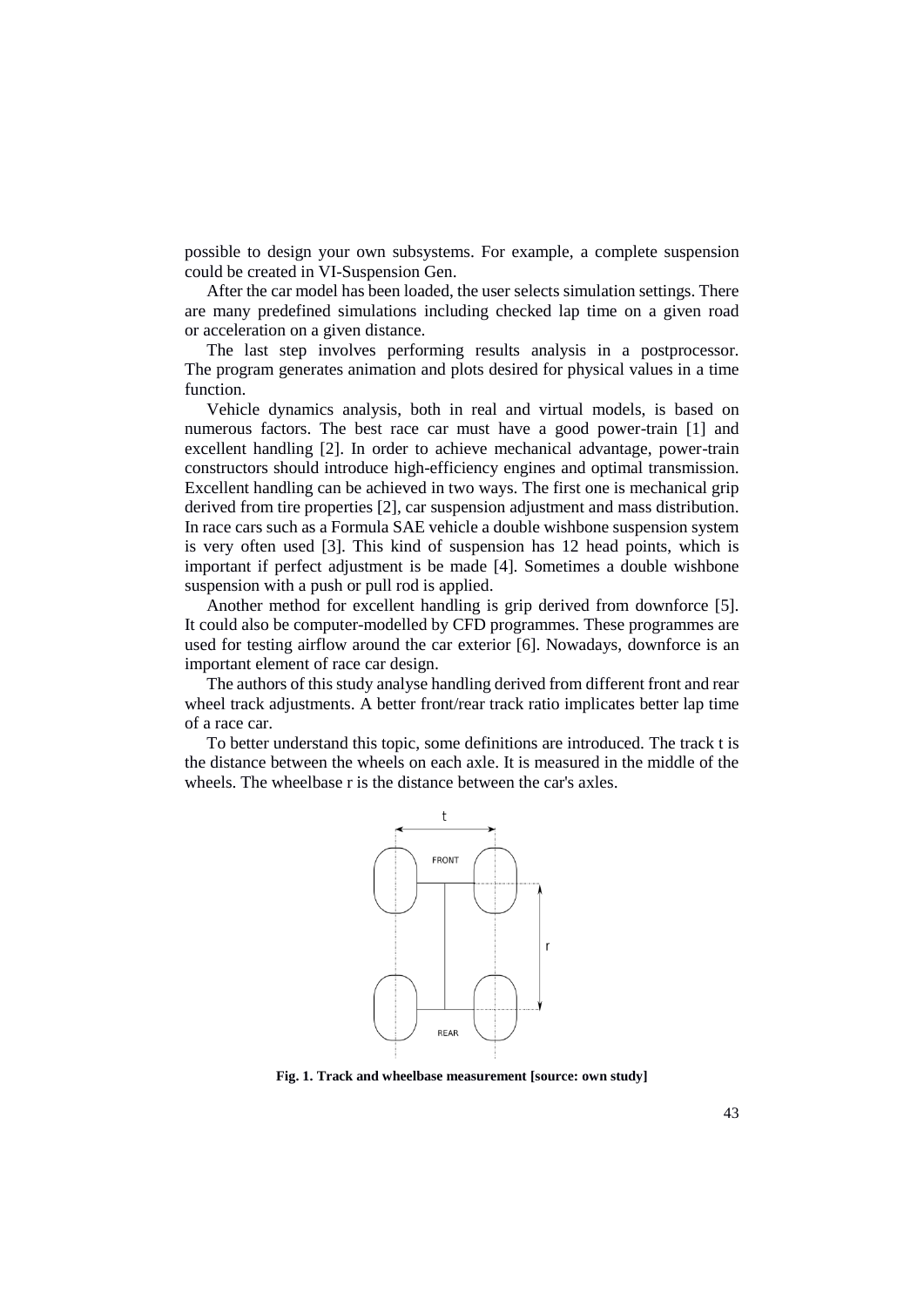The track and wheelbase measurements were made in accordance with the formula shown in Fig. 1. The chassis lateral acceleration is the quoined square of the car velocity and the corner radius [7]:

$$
a_c = \frac{V^2}{r} \tag{1}
$$

Another important terms are: side slip angle, camber angle and lateral force [7]. The side-slip angle  $\alpha$  is the angle between the longitudinal force Fx and the velocity vector  $v$ . The camber angle  $\gamma$  is the angle between the plane comprising the horizontal axis z and the tire plane. The lateral force Fy is the force tangent to the ground and orthogonal to both axis x and axis z [8].



**Fig. 2. SAE tire coordinate system [8]**

The SAE tire coordinate system is shown in Fig. 2. The lateral force is generated when the car is going around a curve. The lateral force causes velocity vector deflection from axis x and the side-slip angle increases. The increasing lateral force causes an increase in the side-slip angle.

### **2. COMPUTER SIMULATION ASSUMPTIONS**

The simulations based on a complete model of a representative Formula SAE vehicle are performed using VI-grade. This model was entered in the Virtual Formula 2015 Competition [9]. The authors modified some construction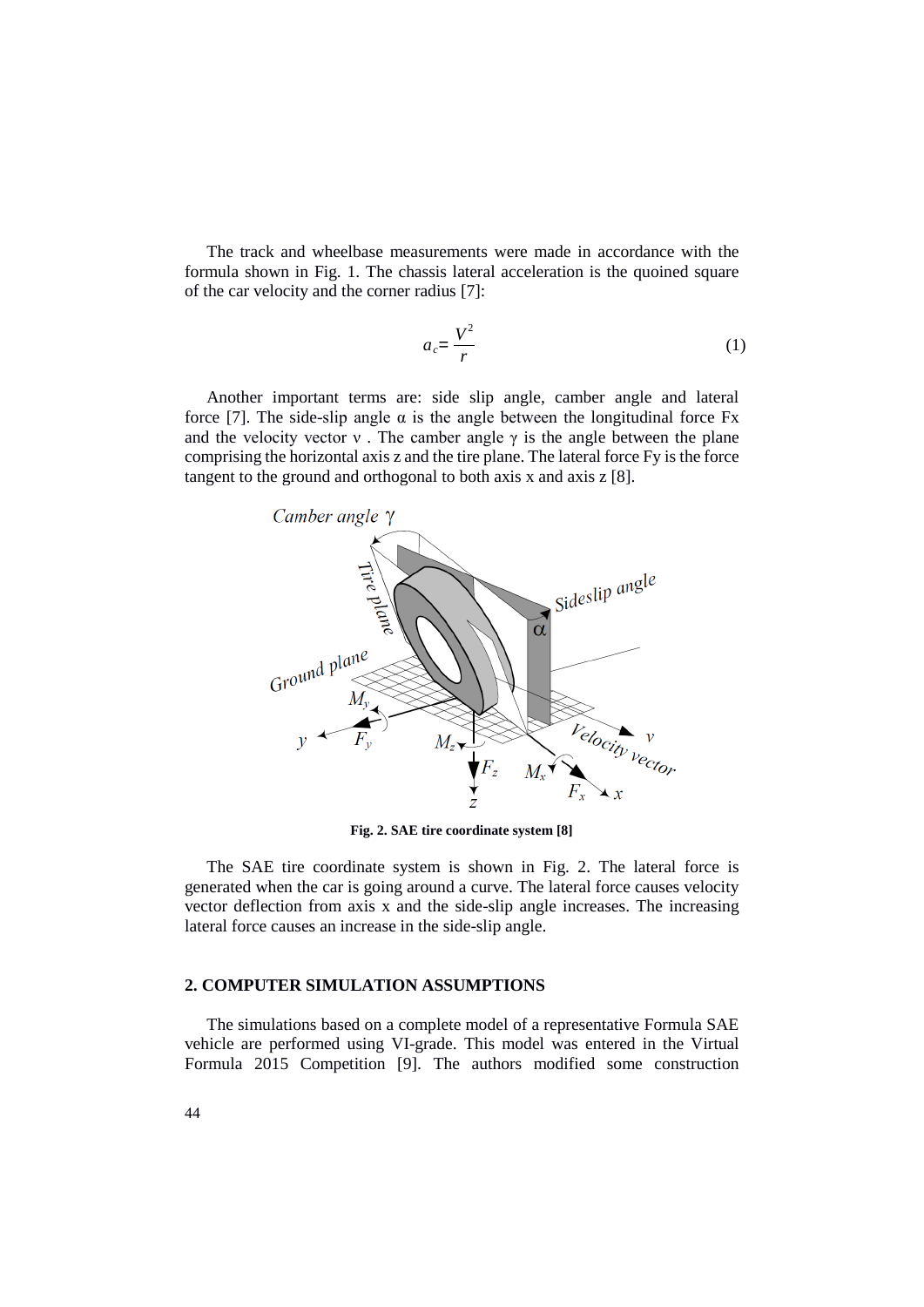parameters and the driver's path. The aim of these modifications is to achieve the best possible lap time on a given road. The following parameters are modified:

- the wheelbase is set to  $1525$  mm,
- $-$  brake front bias is set to 66%,
- pressure in the brake system is set to  $0.068$  MPa,
- $-$  front wheels toe angle is set to 2 degrees and the camber angle is set to 1 degree,
- $-$  the rear wheels toe angle is set to 0 degree and the camber angle is set to -1 degree.

The engine and transmission are not modified. The engine is set behind the driver's back. The car has a rear wheel drive. The differential is of the LSD type [10-12]. The mass distribution (front/rear) is equal to 48.5/51.5. The front and rear suspension is Double Wishbone with Push Road [13, 14]. The car's exterior is not equipped with elements increasing downforce like front or rear wings.

The simulations have been performed in MaxPerformance event included in the VI-CarRealTime software. Performance factors were as follows [15]:

- Longitudinal Acceleration Performance Factor = 1.11,
- Longitudianal Brake Performance Factor  $= 1.04$ ,
- $-$  Lateral Performance Factor = 1.015.

Such a combination of performance factors allows us to do a lap without drifting. Another assumption is that any wheel cannot leave the road completely on visualisation. In order to assure comparability of the results, the adjustments (excluding tracks) and the driver's path are maintained unchanged in each simulation. The difference between the front and the rear wheel tracks is about 8%.

#### **3. SIMULATION RESULTS**

Table 1 gives the statistics of each simulation. These statistics are generated by a Phyton console of the VI-CarRealTime software. The simulations proceeded smoothly and without any complications.

The differences between the cases are significant. The best lap time is achieved by a car with a wider rear wheel track. The lateral acceleration force is the highest for this car. The values of maximum speed are almost equal. Based on the simulation statistics, it can be claimed that the car with a wider rear track is the fastest of the described profiles.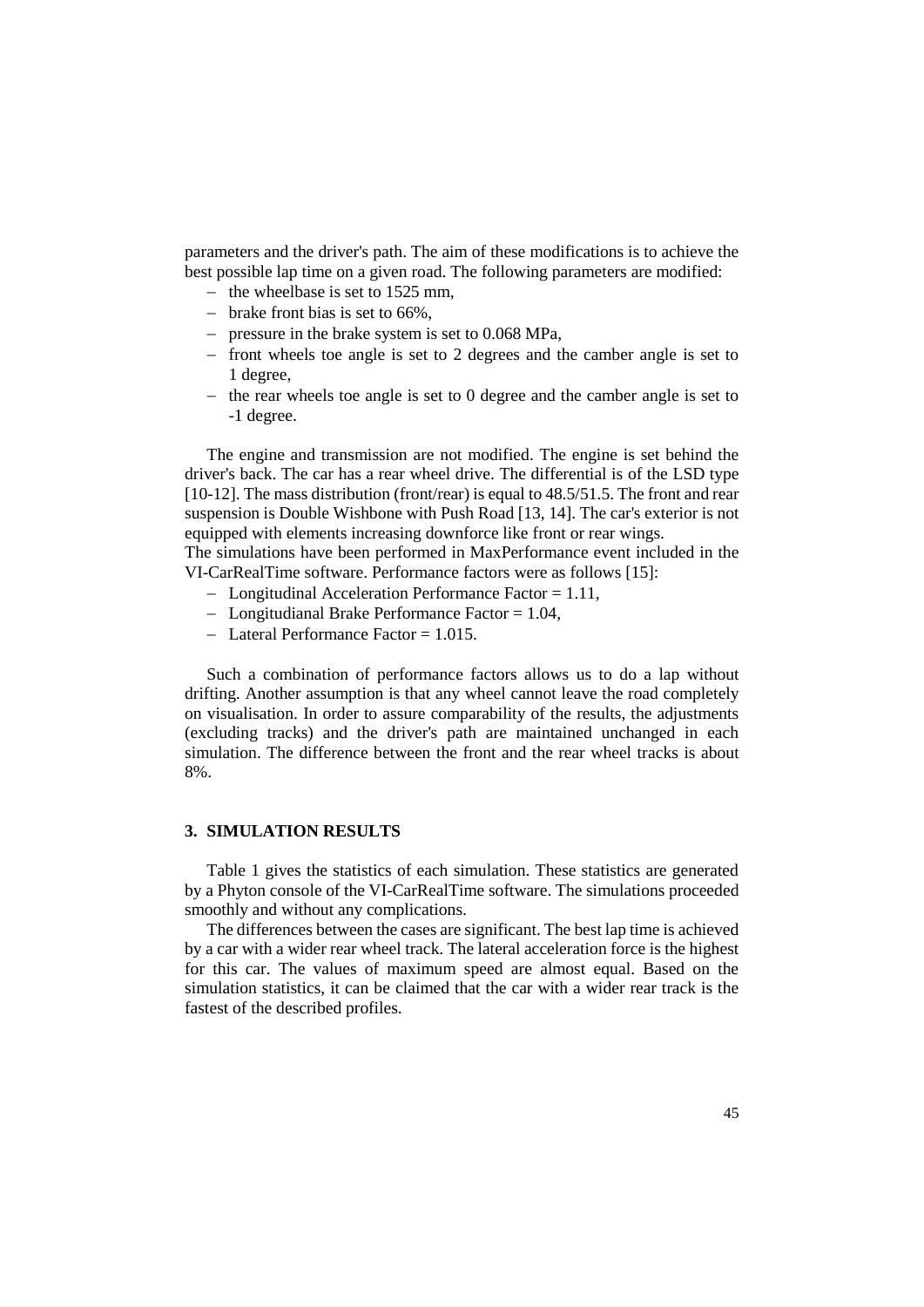| Simulation Statistics – car with wider rear<br>track<br>$($ front track $-1100$ mm<br>rear track $-1200$ mm) |              | Simulation Statistics – car with wider front<br>track<br>$($ front track $-1200$ mm<br>rear track $-1100$ mm) |              |
|--------------------------------------------------------------------------------------------------------------|--------------|---------------------------------------------------------------------------------------------------------------|--------------|
| Lap Time                                                                                                     | 110.190 s    | Lap Time                                                                                                      | 111.160 s    |
| Lateral Acceleration<br><b>MAX</b>                                                                           | $1.1916$ G   | Lateral Acceleration<br><b>MAX</b>                                                                            | 1.1331 G     |
| Lateral Acceleration<br><b>MIN</b>                                                                           | $-1.2680$ G  | Lateral Acceleration<br>MIN                                                                                   | $-1.1445$ G  |
| Speed MAX                                                                                                    | 163.126 km/h | Speed MAX                                                                                                     | 162.786 km/h |
| Simulation Statistics – car with both tracks<br>$1100 \text{ mm}$                                            |              | Simulation Statistics – car with both tracks<br>$1200$ mm                                                     |              |
| Lap Time                                                                                                     | 111.040 s    | Lap Time                                                                                                      | $110.360$ s  |
| <b>Lateral Acceleration</b><br><b>MAX</b>                                                                    | $1.1233$ G   | <b>Lateral Acceleration</b><br><b>MAX</b>                                                                     | 1.1268 G     |
| Lateral Acceleration<br><b>MIN</b>                                                                           | $-1.2495$ G  | Lateral Acceleration<br>MIN                                                                                   | $-1.1648$ G  |
| Speed MAX                                                                                                    | 162.763 km/h | Speed MAX                                                                                                     | 163.133 km/h |

**Tab. 1. Simulation statistics [source: own study]**

A preview of collocation in the sample corner is shown in Figs. 3–6. This image comes from VI-Animator software for previewing simulation results.



**Fig. 3. Preview of collocation in the sample corner, car with wider rear wheel track [source: own study]**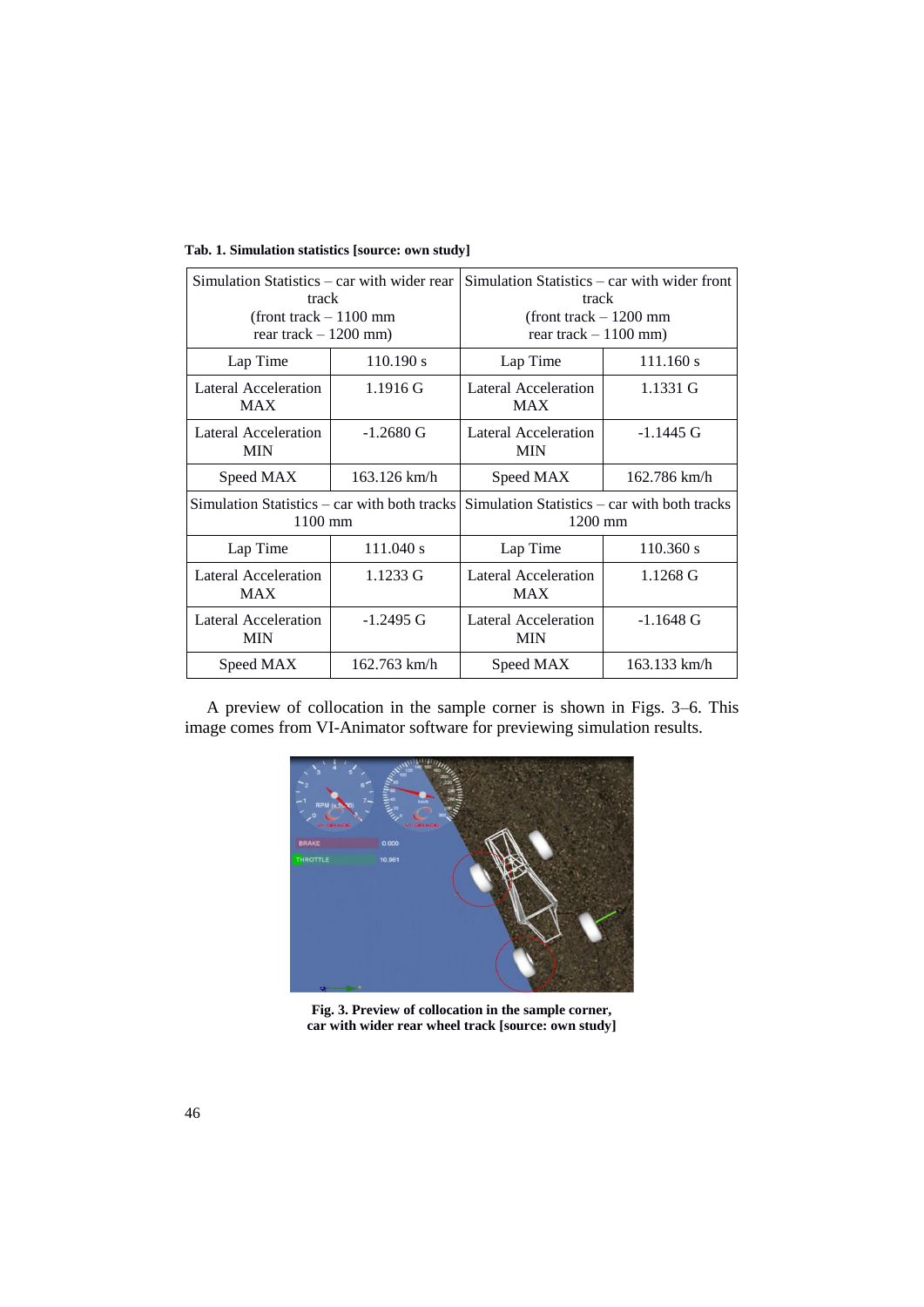

**Fig. 4. Preview of collocation in the sample corner, car with wider front track [source: own study]**



**Fig. 5. Preview of collocation in the sample corner, car with both tracks equal to 1100 mm [source: own study]** 



**Fig. 6. Preview of collocation in the sample corner, with both tracks equal to 1200 mm [source: own study]**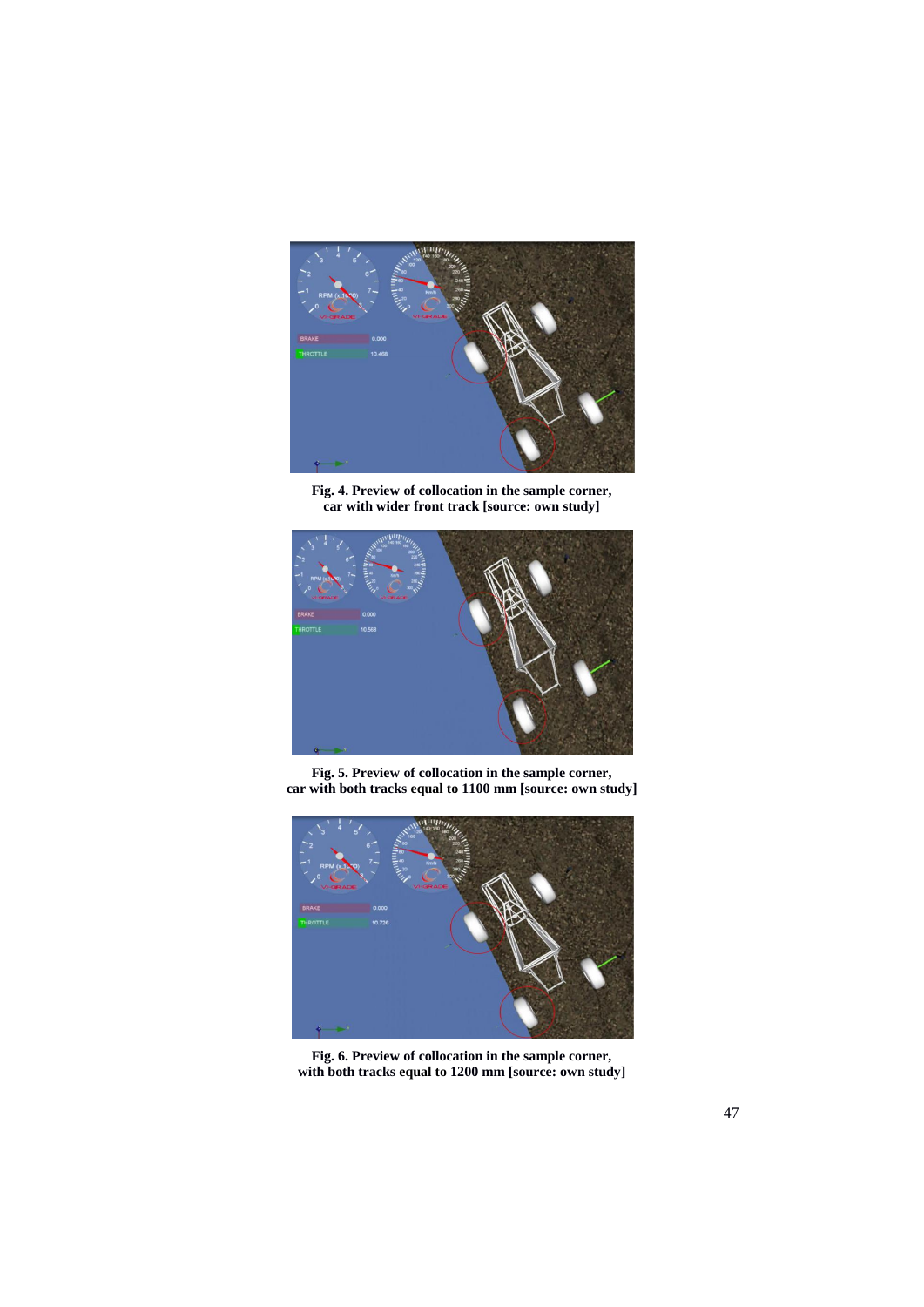The car in Fig. 3 could get the most of the road width. The car in Fig. 6 is really close to falling short of the condition saying that no wheel can leave the road completely. The cars in Fig. 4 and Fig. 5 cannot get the most of the road width. If the driver's path is changed, the car with both tracks set equal to 1100 mm could shorten the lap time.

The greatest differences between the side-slip angle and the chassis lateral acceleration in each case are presented in Figs. 7–10.

Points 1–10 indicate differences in the side-slip angle. In Fig. 7 the side slip angle is the highest. This can be best seen in points 3 and 7.



**Fig. 7. Side-slip angle in degrees (dotted line) and chassis lateral acceleration in G rate (solid line) of a car with wider rear track [source: own study]** 



**Fig. 8. Side-slip angle in degrees (dotted line) and chassis lateral acceleration in G rate (solid line) of a car with wider front track [source: own study]**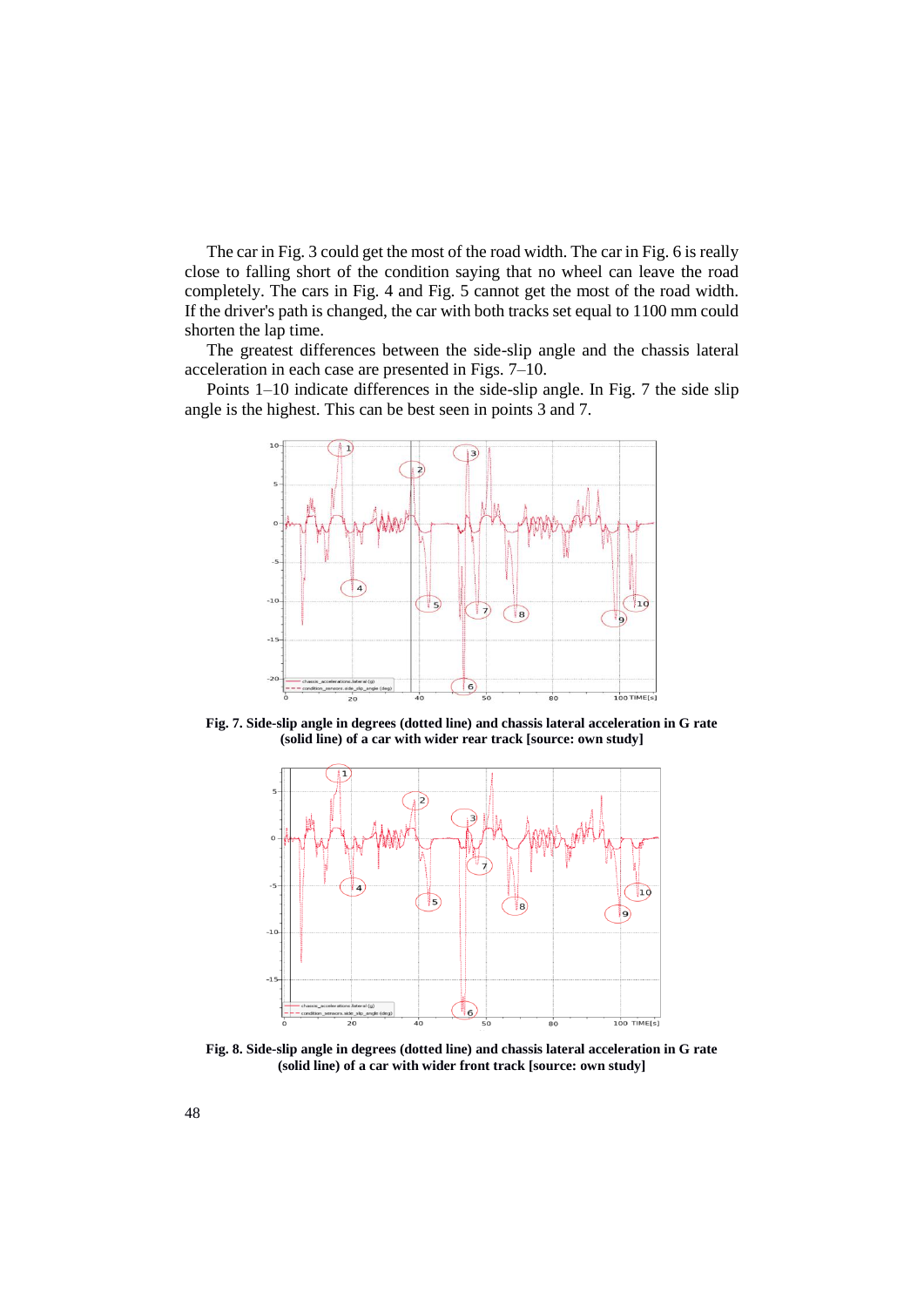

**Fig. 9. Side-slip angle in degrees (dotted line) and chassis lateral acceleration in G rate (solid line) of a car with both tracks set equal to 1100 mm [source: own study]**



**Fig. 10. Side-slip angle in degrees (dotted line) and chassis lateral acceleration in G rate (solid line) of a car with both tracks set equal to 1200 mm [source: own study]** 

Since the car's motion is slip-free, the side-slip angle is proportional to the lateral force [4]. The sum of the lateral forces on the wheels is equal to lateral force of the chassis. The chassis lateral force is the product of the chassis lateral acceleration and the car mass. According to Equation (1), the chassis lateral acceleration depends on the car velocity and the corner radius. The road for each case is the same. The car velocity in the corners is the highest in Fig. 7.